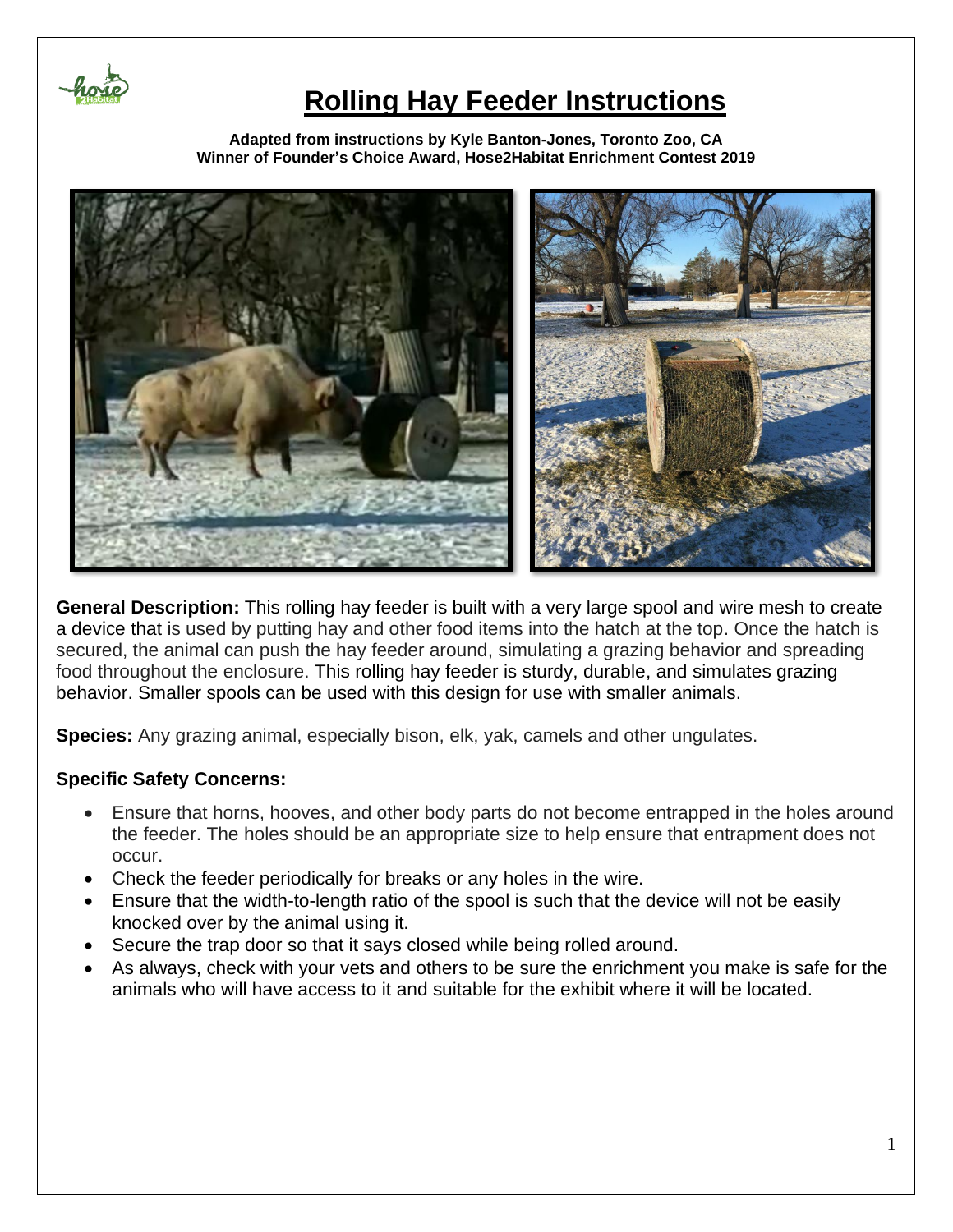

#### **Adapted from instructions by Kyle Banton-Jones, Toronto Zoo, CA Winner of Founder's Choice Award, Hose2Habitat Enrichment Contest 2019**

**Materials** (sizes given are those used in these instructions and may be adjusted accordingly for various size feeders)

1 5' x 4' wooden spool Plywood 1 4″x4″ 1 2″x4″ 2 Hinges 1 Barrel bolt lock 1 lock 4″x4″ Wire mesh (1″x1″ pictured; larger holes may be optimal to allow animals to access all the hay) Galvanized staple nails **Screws** Drill with Bits Circular saw Tape Measurer Wire cutters Hammer

### **Instructions**

**STEP 1**. Make the trap door.

Measure the inside of the spool from wheel to wheel, (from the inside of one end to the inside of the other). Determine how long and wide you want the trap door to be. The outer dimensions cannot be wider than the wheel to wheel measurements of the spool. There is no set formula for the length, but 2/3 of the length is a ballpark. Ensure that it isn't so long that it keeps the spool from rolling.





Make the frame of the trap door from the 2x4 and 4x4 as seen in the picture by cutting (using the circular saw) so that the 4x4s are used for the the wheel to wheel width and the 2x4 is used for the length. Screw them together by putting 2 screws in each end of the 4″x4".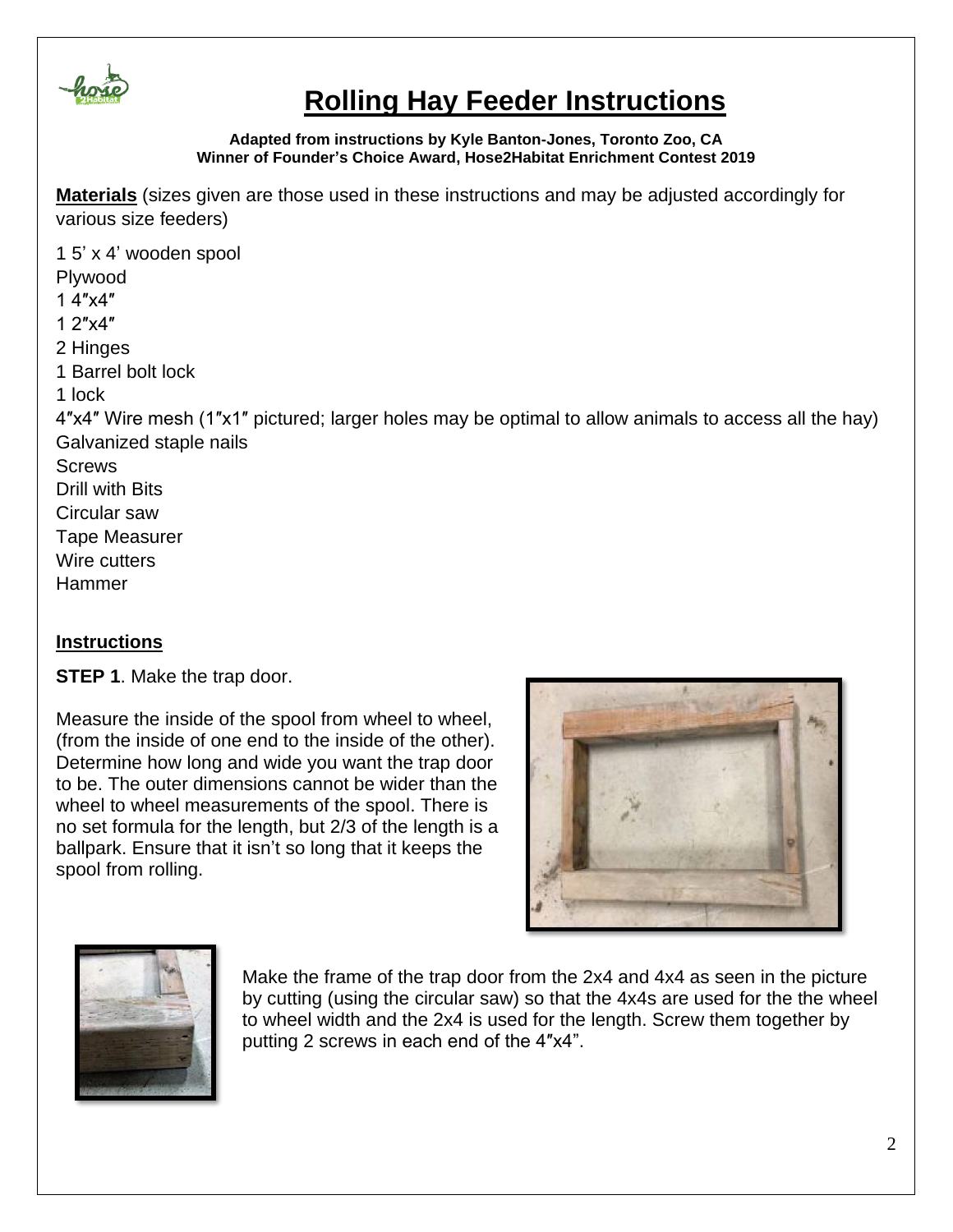

**Adapted from instructions by Kyle Banton-Jones, Toronto Zoo, CA Winner of Founder's Choice Award, Hose2Habitat Enrichment Contest 2019**

**STEP 2.** Position the trap door frame inside the spool, ensuring that it is level and recessed enough to provide rolling clearance as shown in the picture. Sink 6-8 long screws in trap door frame on either side of the frame to secure it to the spool.





**STEP 3.** Attach the hinges, making sure to leave room for the hinges to swing and bolt to the door. Screw the backs of the hinges to the spool. Test the door a few times to ensure the hinges are secured and that the door opens and closes freely.

**STEP 4.** Next you have to do the least fun part of this build: cut a lot of wire. (Depending on the animal this will be used with, you may be able to use rope, fire hose, rubber hose, plastic mesh, or another material.) Measure the width of the spool and cut the wire until you have enough to wrap all the way around the spool. Then cut the wire so that it is the correct length on one side. Measure where the wire overhangs the 4"x4" on one side by about 3" and cut it to length. Only cut it to width on one side as it may stretch as you staple it later.